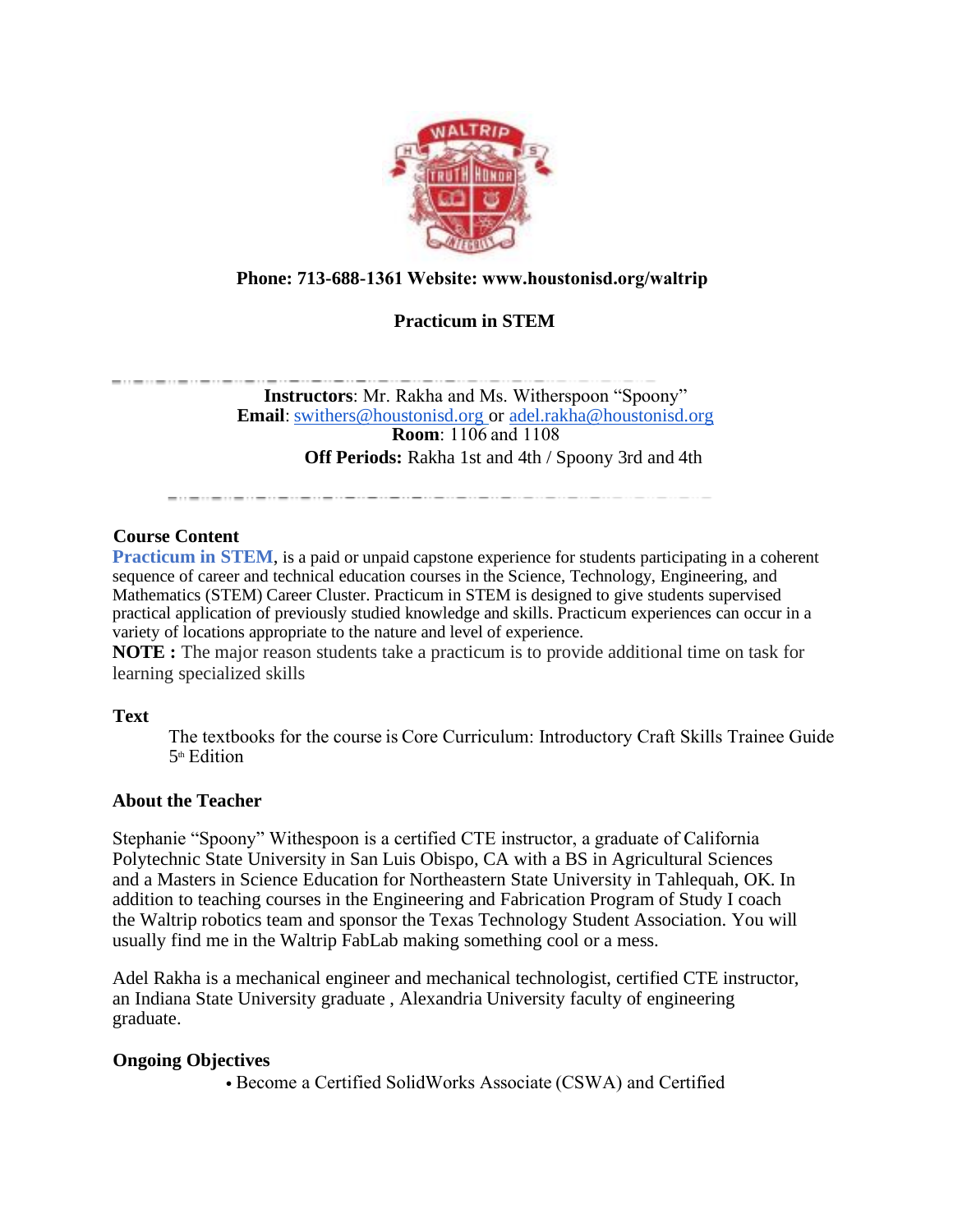SolidWorks Associate (CSWP) 

- Become certified in Autodesk
- Earn Core NCCER Certification
- Developed Hard and Soft Skills for Employment

#### **Portfolio**

Students are required to maintain an organized digital portfolio for the course.  It will be submitted as a grade during each project cycle.  Portfolios are digital and are created on Google Site here is a [sample portfolio](https://sites.google.com/online.houstonisd.org/gissel-sanchez/home?authuser=0&pli=1)

## **Grading Scale**



## **Attendance and Participation**

Attendance and participation are required; it is difficult to learn the content if you are not present in class.  You class participation and attendance can be a deciding factor if your class average straddles two grades. Be sure to see me about any missed work if you are absent.  In the event of an unexpected absence (i.e. illness, emergency, etc.), the student is responsible for ensuring that the absence is excused before assignments (available on the HUB) can be turned in and graded. Students will have three (3) days to turn in completed late work due to an excused absence. Students will be given at least one opportunity to submit late work following an absence.  Grade penalties and the amount of time allowed to complete the assignment are as follows: 

## *Late Work related to an absence:*

3 days to turn in the assignment no points deducted full credit eligible for an excused absence 

## *Late Work NOT related to an absence:*

For each day late for an assignment or check point missed on a project 10 points will be deducted from